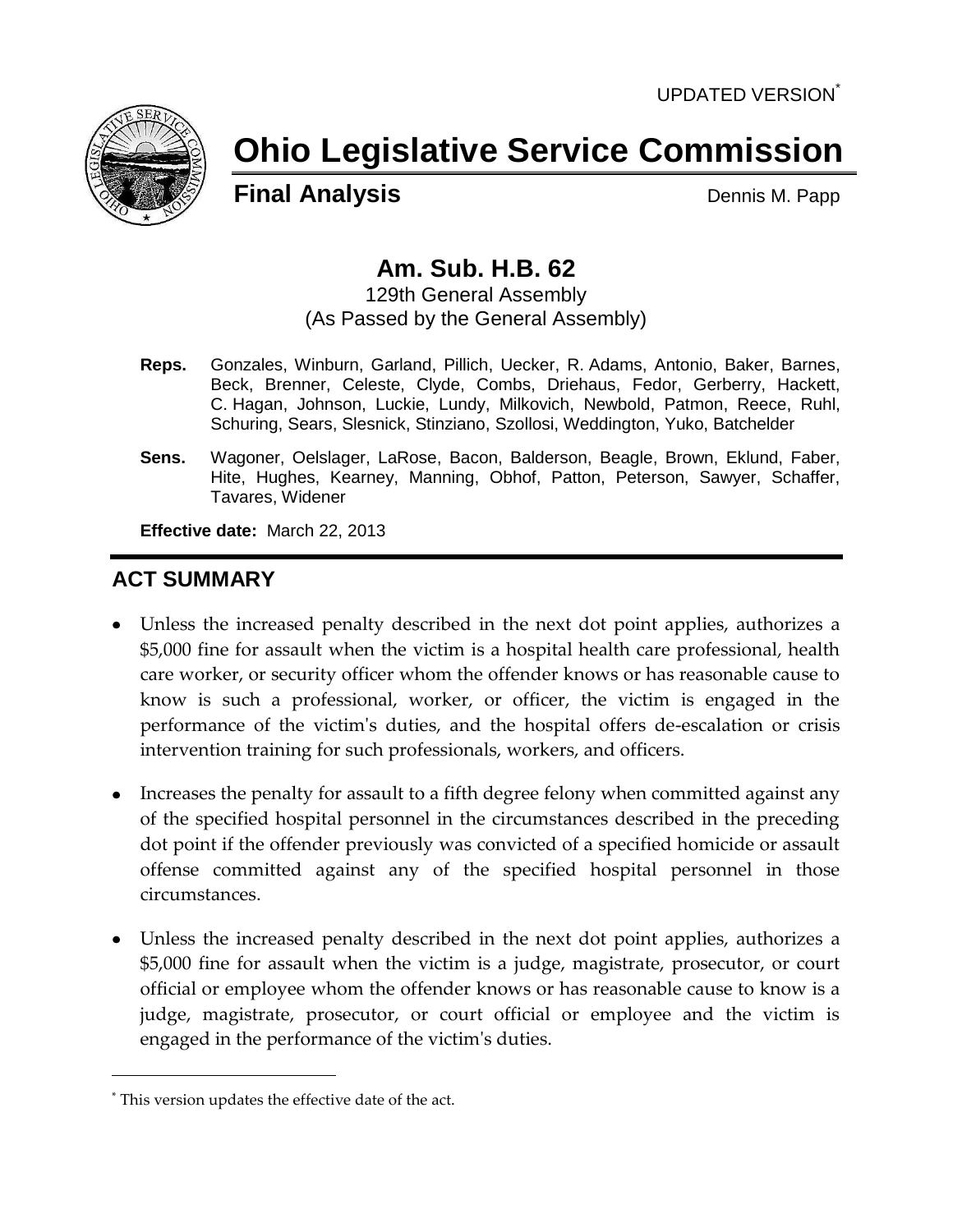- Increases the penalty for assault to a fifth degree felony when committed against any of the specified justice system personnel in the circumstances described in the preceding dot point if the offender previously was convicted of a specified homicide or assault offense committed against any of the specified justice system personnel in those circumstances.
- Includes felony assault when committed against any of the hospital personnel or justice system personnel specified in the preceding dot points in the circumstances specified in those dot points within the community control presumption of the Felony Sentencing Law.
- Makes clarifying changes in the community control presumption of the Felony Sentencing Law.
- Authorizes hospitals to post a warning sign indicating that abuse or assault of hospital staff will not be tolerated and might result in a felony conviction.

# **TABLE OF CONTENTS**

# **CONTENT AND OPERATION**

# <span id="page-1-0"></span>**Assault – prohibition and penalty**

#### <span id="page-1-1"></span>**Formerly**

Preexisting law, unchanged by the act, prohibits a person from knowingly causing or attempting to cause physical harm to another or to another's unborn or recklessly causing serious physical harm to another or to another's unborn. A violation of the prohibition is the offense of "assault." Under preexisting law, assault generally is a first degree misdemeanor (unchanged by the act), but it is a felony in specified circumstances. Formerly, assault was a fifth degree felony if committed in specified circumstances against an employee of or visitor to a state or local criminal or juvenile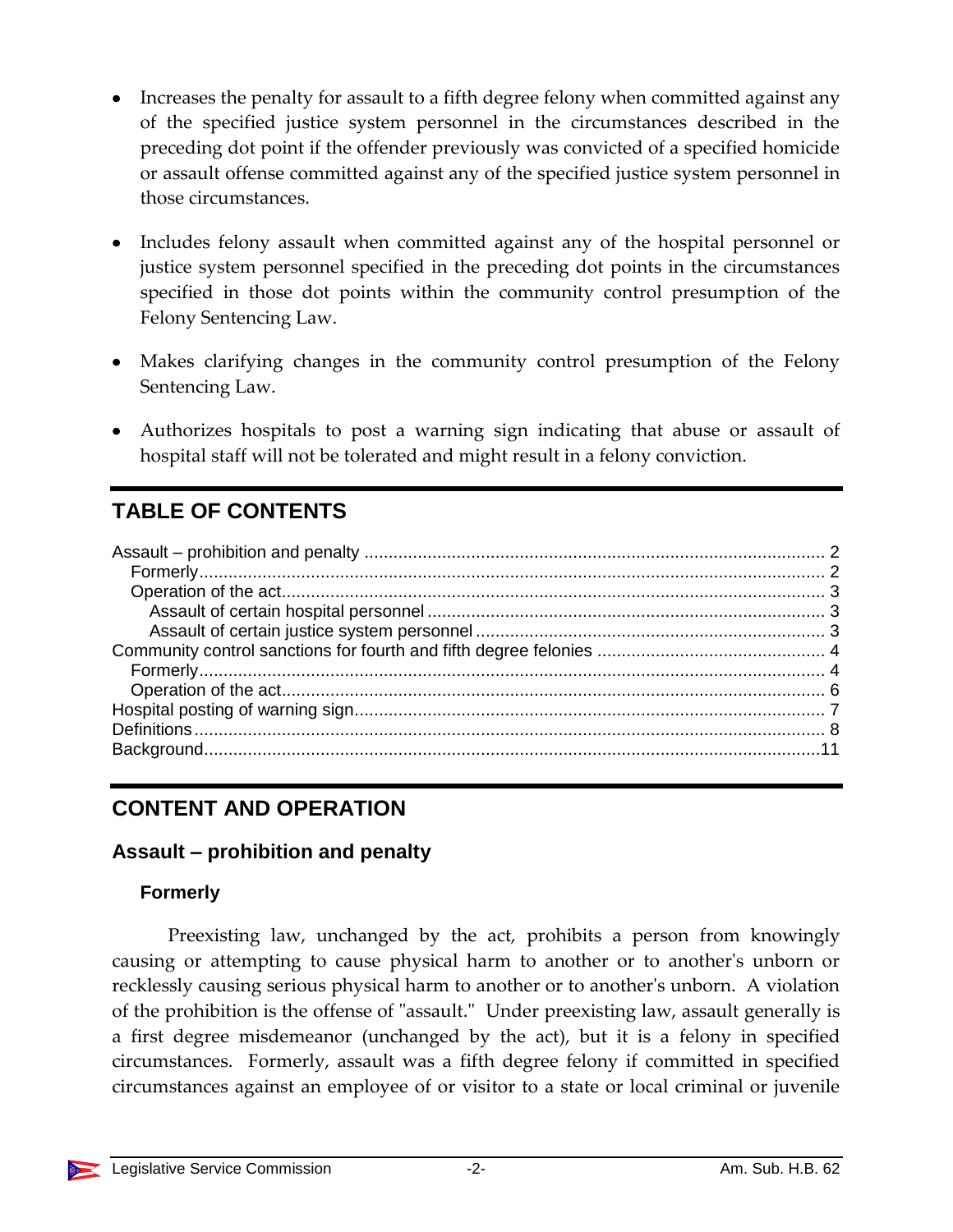correctional facility, a fourth degree felony if committed in specified circumstances against a person performing emergency medical service or against a peace officer or investigator of the Bureau of Criminal Identification and Investigation, and a third, fourth, or fifth degree felony in a number of other specified circumstances<sup>1</sup> (see "**Background**," below for a summary of the felony penalties that are relevant to the act).

#### <span id="page-2-0"></span>**Operation of the act**

The act retains the preexisting penalty provisions for the offense of assault but adds two new sets of circumstances in which assault either is a first degree misdemeanor with special penalty provisions or is a fifth degree felony.

#### **Assault of certain hospital personnel**

<span id="page-2-1"></span>The act expands the penalty enhancement provisions in the offense of assault to include an enhanced penalty if the victim of the offense is a "health care professional" of a "hospital," a "health care worker" of a hospital, or a security officer of a hospital whom the offender knows or has reasonable cause to know is such a professional, worker, or officer, if the victim is engaged in the performance of the victim's duties, and if the hospital offers "de-escalation or crisis intervention training" for such professionals, workers, or officers (see "**Definitions**," below, for definitions of the terms in quotation marks). Under the act, when committed in the specified circumstances, assault is one of the following:<sup>2</sup>

(1) Except as otherwise described in the next paragraph, assault committed in the specified circumstances is a first degree misdemeanor. Notwithstanding the fine specified in the Misdemeanor Sentencing Law for first degree misdemeanors (i.e., not more than \$1,000 under R.C. 2929.28), if a court sentencing the offender under this provision decides to impose a fine, the court may impose upon the offender a fine of not more than \$5,000;

(2) If the offender previously has been convicted of or pleaded guilty to one or more "assault or homicide offenses committed against hospital personnel" (see "**Definitions**," below), assault committed in the specified circumstances is a fifth degree felony.

#### **Assault of certain justice system personnel**

<span id="page-2-2"></span>The act expands the penalty enhancement provisions in the offense of assault to include an enhanced penalty if the victim of the offense is a "judge," "magistrate,"

 $1$  R.C. 2903.13.

 $2$  R.C. 2903.13(C)(1) and (7).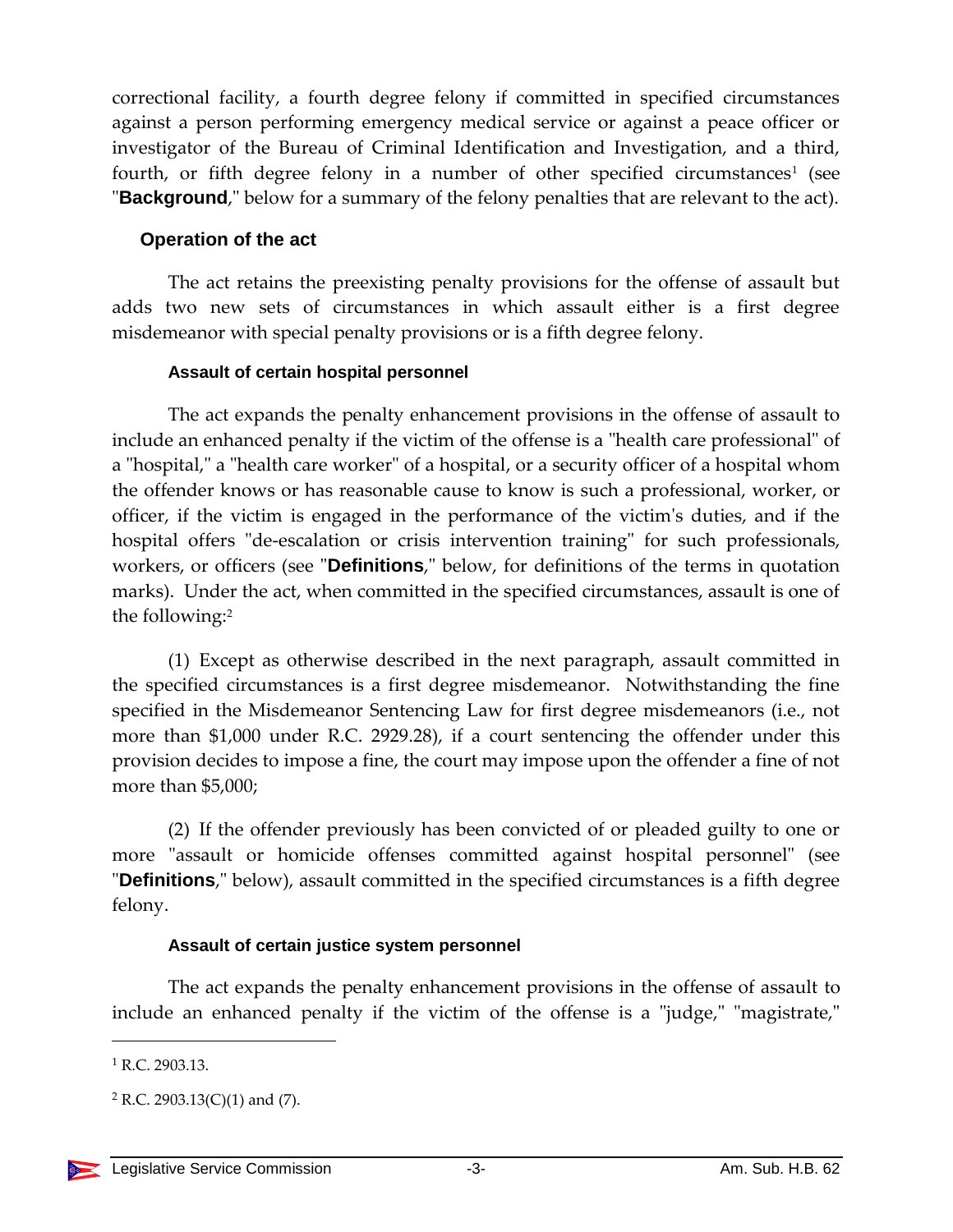"prosecutor," or "court official or employee" whom the offender knows or has reasonable cause to know is a judge, magistrate, prosecutor, or court official or employee and if the victim is engaged in the performance of the victim's duties (see "**Definitions**," below, for definitions of the terms in quotation marks). Under the act, when committed in the specified circumstances, assault is one of the following:<sup>3</sup>

(1) Except as otherwise described in the next paragraph, assault committed in the specified circumstances is a first degree misdemeanor. If a court sentencing the offender under this provision decides to impose a fine, notwithstanding the fine specified in the Misdemeanor Sentencing Law for first degree misdemeanors (i.e., not more than \$1,000 under R.C. 2929.28), the court may impose upon the offender a fine of not more than \$5,000;

(2) If the offender previously has been convicted of or pleaded guilty to one or more "assault or homicide offenses committed against justice system personnel" (see "**Definitions**," below), assault committed in the specified circumstances is a fifth degree felony.

#### <span id="page-3-0"></span>**Community control sanctions for fourth and fifth degree felonies**

#### <span id="page-3-1"></span>**Formerly**

The Felony Sentencing Law sets forth a mechanism that, subject to specified exceptions, formerly required that a court that was sentencing an offender for a fourth or fifth degree felony that was not an "offense of violence" was required to sentence the offender to a community control sanction of at least one year's duration.<sup>4</sup> Under preexisting law, unchanged by the act, the offense of "assault" is an offense of violence.<sup>5</sup> As a result, under the mechanism under former law, if a person was convicted of or pleaded guilty to assault in circumstances in which it was a fourth or fifth degree felony, the community control sentencing mechanism for fourth and fifth degree felons did not apply with respect to the sentencing of the person.

Regarding the mechanism, under former law:<sup>6</sup>

(1) Except as described in (2), below, if an offender was convicted of or pleaded guilty to a *fourth or fifth degree felony that was not an "offense of violence,"* the court was

 $3$  R.C. 2903.13(C)(1) and (8).

 $4$  R.C. 2929.13(B)(1).

<sup>5</sup> R.C. 2929.01, not in the act.

 $6$  R.C. 2929.13(B)(1).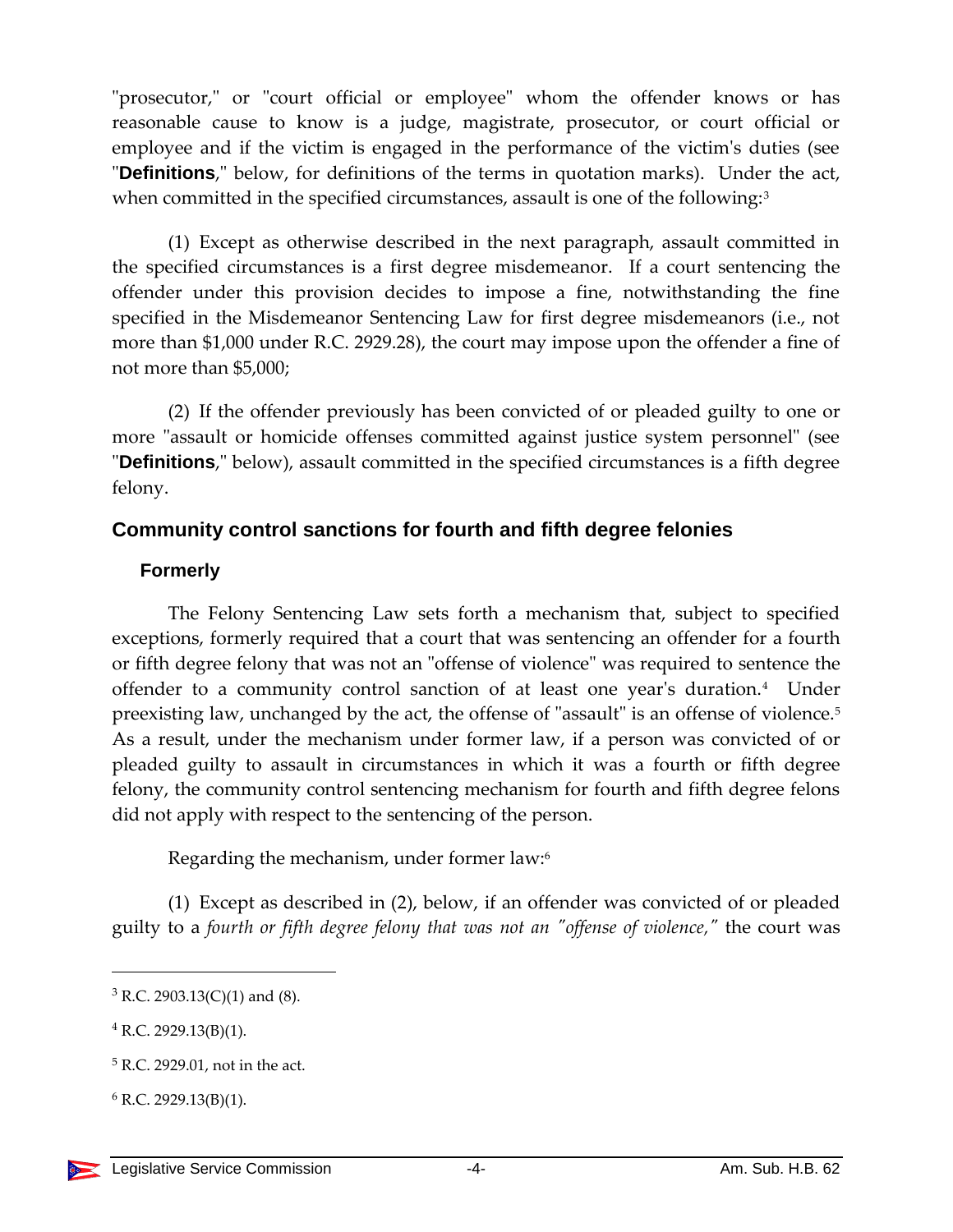required to sentence the offender to a community control sanction of at least one year's duration if: (a) the offender previously had not been convicted of or pleaded guilty to a felony offense *or to an "offense of violence" that was a misdemeanor and that the offender committed within two years prior to the offense for which sentence was being imposed*, (b) the most serious charge against the offender at the time of sentencing was a fourth or fifth degree felony, and (c) if the court made a request of the Department of Rehabilitation and Correction (DRC) pursuant to the provision described in (3), below, the Department, within the 45-day period specified in that provision, provided the court with the requested information for one or more community control sanctions of at least one year's duration that were available for persons sentenced by the court.

(2) The court had discretion to impose a prison term upon an offender who was convicted of or pleaded guilty to a *fourth or fifth degree felony that was not an "offense of violence"* if: (a) the offender committed the offense while having a firearm on or about the offender's person or under the offender's control, (b) the offender caused physical harm to another person while committing the offense, (c) the offender violated a term of the conditions of bond set by the court, or (d) the court made a request of DRC pursuant to the provision described in (3), below, and DRC, within the 45-day period specified in that provision, did not provide the court with the requested information for any community control sanction of at least one year's duration that was available for persons sentenced by the court.

(3) If a court that was sentencing an offender who was convicted of or pleaded guilty to a *fourth or fifth degree felony that was not an "offense of violence"* believed that no community control sanctions were available for its use that, if imposed on the offender, would adequately fulfill the overriding principles and purposes of sentencing, the court was required to contact DRC and ask it to provide the court with the names of, contact information for, and program details of one or more community control sanctions of at least one year's duration that were available for persons sentenced by the court. Not later than 45 days after receipt of such a request from a court, DRC was required to provide the court with the requested information for one or more community control sanctions of at least one year's duration that were available for persons sentenced by the court, if any. Upon making such a request that related to a particular offender, a court was required to defer sentencing of that offender until it received from DRC the requested information for one or more community control sanctions of at least one year's duration that were available for persons sentenced by the court or for 45 days, whichever was the earlier. If DRC provided the court with the requested information for one or more community control sanctions of at least one year's duration that were available for persons sentenced by the court within the specified 45-day period, the court was required to impose upon the offender a community control sanction as described in (1), above, subject to the provisions described in (2), above. If DRC did not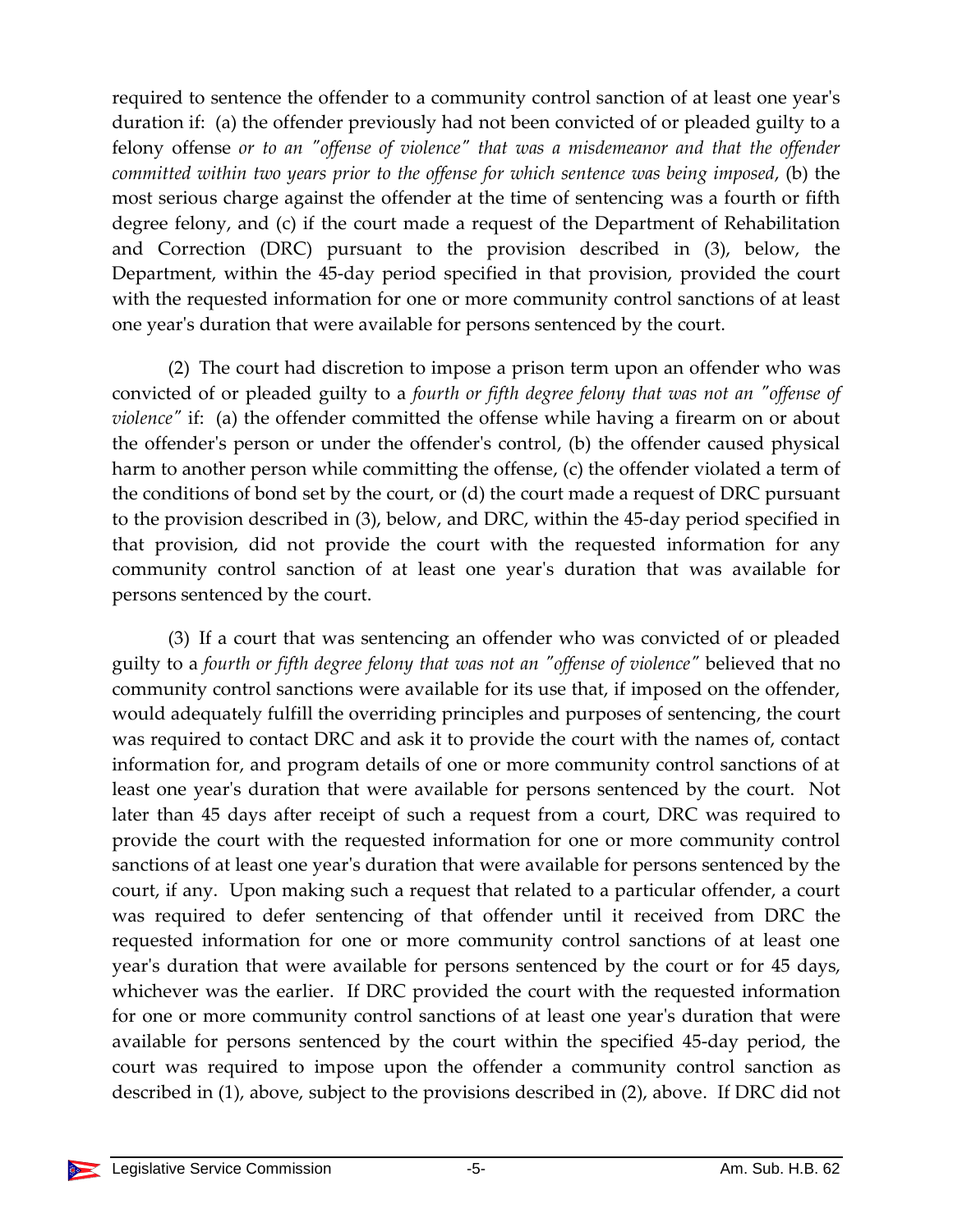provide the court with the requested information for one or more community control sanctions of at least one year's duration that were available for persons sentenced by the court within the specified 45-day period, the court could impose upon the offender a prison term under the provisions described in (2), above.

(4) A sentencing court could impose an additional penalty under R.C. 2929.15(B) upon an offender sentenced to a community control sanction as described in (1), above, if the offender violated the conditions of the community control sanction, violated a law, or left the state without the permission of the court or the offender's probation officer.

#### <span id="page-5-0"></span>**Operation of the act**

The act specifies that assault, when committed against hospital personnel or justice system personnel in circumstances in which the act makes the offense a fifth degree felony, is a "qualifying assault offense" and then modifies the community control provisions described above under "**Formerly**" so that they apply to those qualifying assault offenses and so that a court cannot "override" the provisions based on the offense resulting in harm to a victim unless the harm is serious physical harm.<sup>7</sup>

## Under the act: 8

(1) Except as described in (2), below, if an offender is convicted of or pleads guilty to a fourth or fifth degree felony that is not an offense of violence *or that is a qualifying assault offense*, the court is required to sentence the offender to a community control sanction of at least one year's duration if: (a) the offender previously has not been convicted of or pleaded guilty to a felony offense *or to an offense of violence that is a misdemeanor and that the offender committed within two years prior to the offense for which sentence is being imposed* (the act does not change this provision), (b) the most serious charge against the offender at the time of sentencing is a felony of the fourth or fifth degree, and (c) if the court made a request of DRC pursuant to the provision described in (3), below, DRC, within the 45-day period specified in that provision, provided the court with the requested information for one or more community control sanctions of at least one year's duration that are available for persons sentenced by the court.

(2) The court has discretion to impose a prison term upon an offender who is convicted of or pleads guilty to a fourth or fifth degree felony that is not an offense of violence *or that is a qualifying assault offense* if: (a) the offender committed the offense while having a firearm on or about the offender's person or under the offender's control,

<sup>&</sup>lt;sup>7</sup> R.C. 2929.13(B)(1) and (K)(2).

 $8$  R.C. 2929.13(B)(1).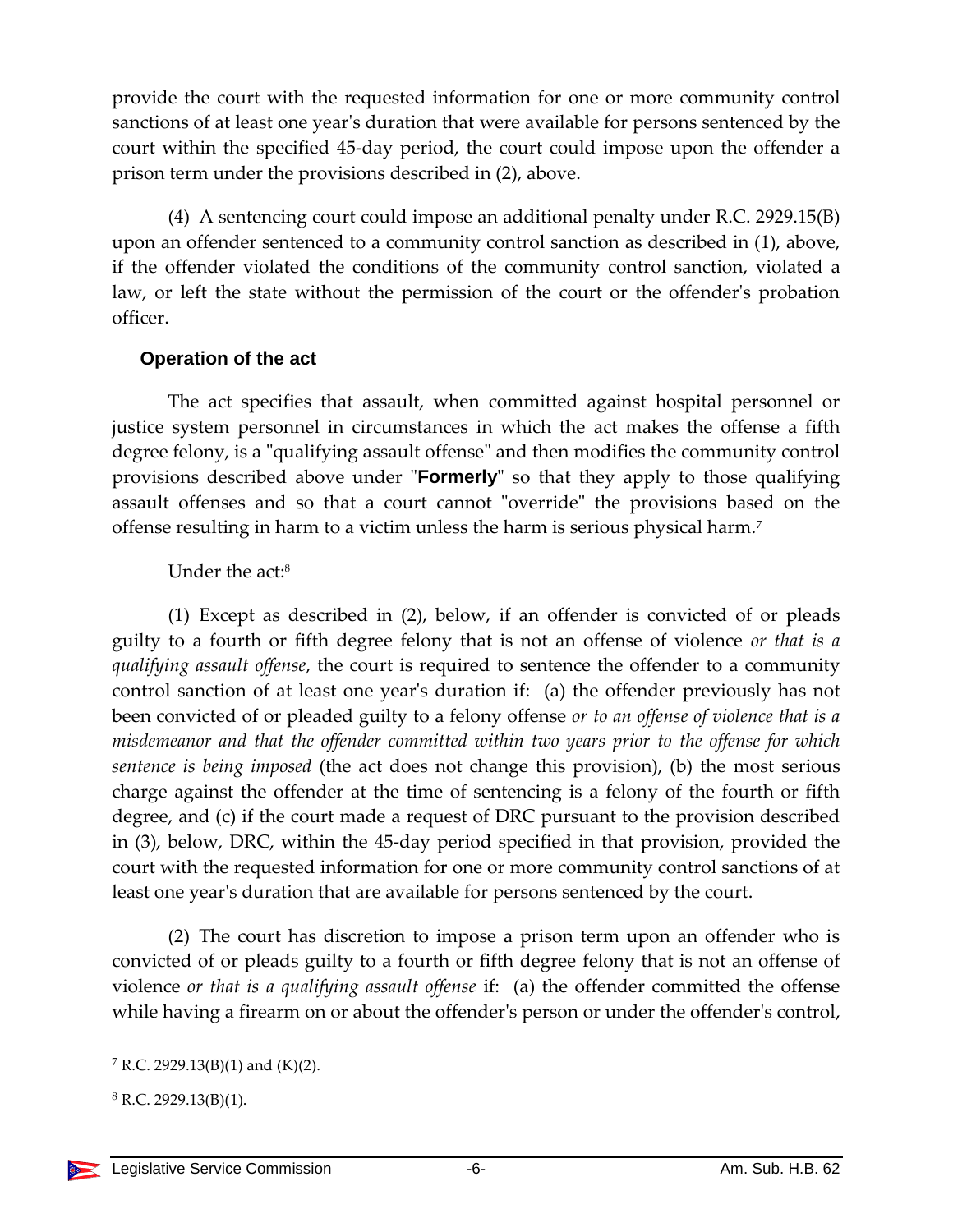(b) *if the offense is a qualifying assault offense, the offender caused serious physical harm to another person while committing the offense*, and if the offense is not a qualifying assault offense, the offender caused physical harm to another person while committing the offense, (c) the offender violated a term of the conditions of bond as set by the court, or (d) the court made a request of DRC pursuant to the provision described in (3), below, and DRC, within the 45-day period specified in that provision, did not provide the court with the requested information for any community control sanction of at least one year's duration that is available for persons sentenced by the court.

(3) If a court that is sentencing an offender who is convicted of or pleads guilty to a fourth or fifth degree felony that is not an offense of violence *or that is a qualifying assault offense* believes that no community control sanctions are available for its use that, if imposed on the offender, will adequately fulfill the overriding principles and purposes of sentencing, the court is required to contact DRC and ask it to provide the court with the names of, contact information for, and program details of one or more community control sanctions of at least one year's duration that are available for persons sentenced by the court. The provisions described above in (3) under "**Formerly**" regarding the 45-day timeline, the deferral of sentencing, and the effect of DRC providing, or not providing, the requested information to the court within the 45 day timeline apply after the court makes such a request of DRC under the act. The act makes clarifying changes in the preexisting provision that describes the effect of DRC providing the information to the court within the 45-day timeline.

(4) The provisions described above in (4) under "**Formerly**" apply with respect to an offender sentenced to a community control sanction under the act as described in (1), above.

# <span id="page-6-0"></span>**Hospital posting of warning sign**

The act authorizes any hospital to post the notice described below, in the manner described in this paragraph. A hospital that decides to post the notice must consider posting it in a conspicuous location in all of the following areas: (1) major waiting room areas, including the waiting room areas of the emergency department, the labor and delivery department, the surgical department or unit, and the intensive care unit, (2) the main entrance to the hospital, and (3) any other area that the hospital determines to be appropriate.<sup>9</sup> A notice posted by a hospital under this provision must include, at a minimum, all of the following statements and information:<sup>10</sup>

 $^{9}$  R.C. 3727.18(A).

 $^{10}$  R.C. 3727.18(B).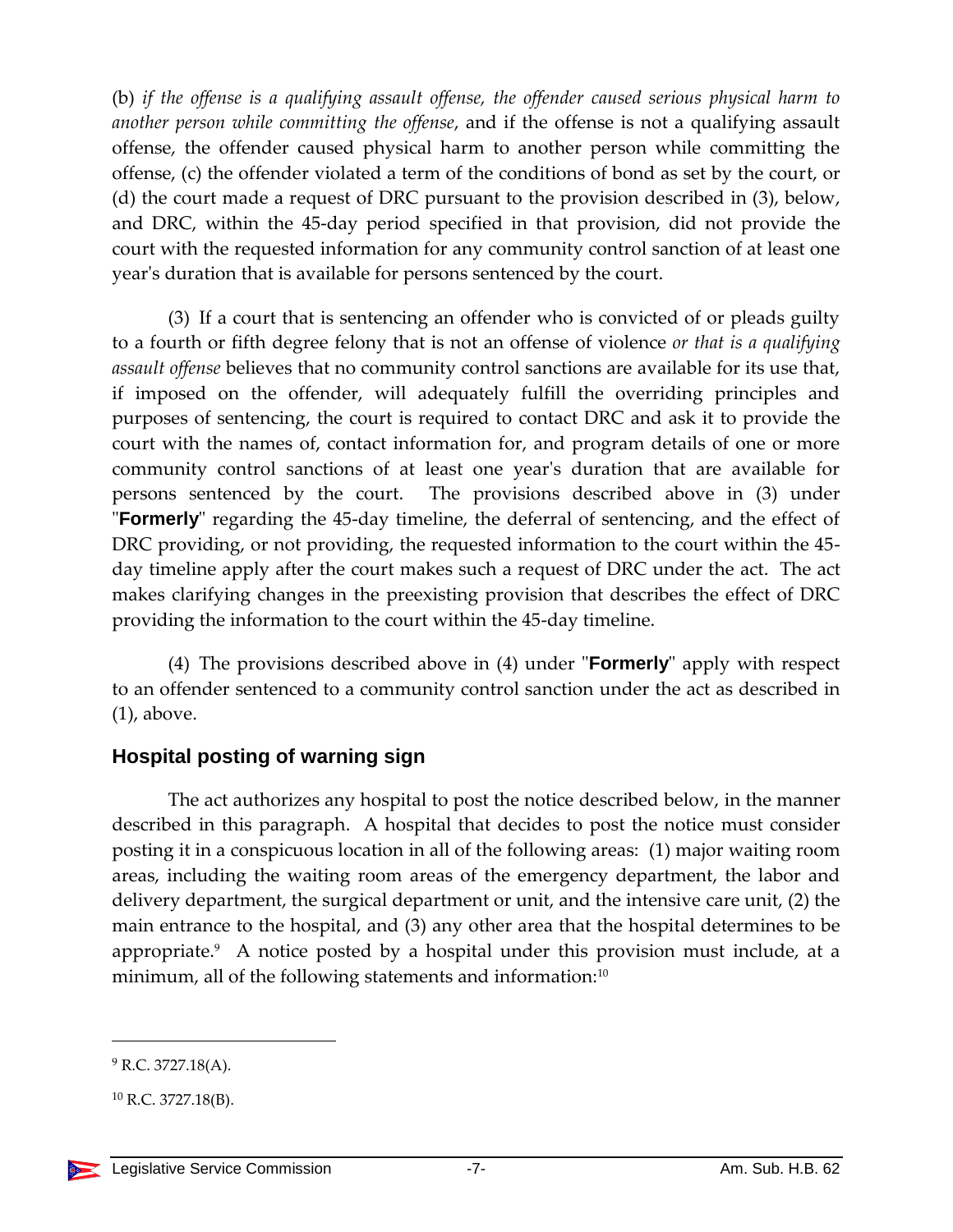"WE WILL NOT TOLERATE any form of threatening or aggressive behavior toward our staff. Assaults against our staff might result in a felony conviction. All staff have the right to carry out their work without fearing for their safety."

#### <span id="page-7-0"></span>**Definitions**

The act defines the following terms that are relevant to its provisions described above:

"**Assault or homicide offense committed against hospital personnel**" means the offense of aggravated murder, murder, voluntary manslaughter, involuntary manslaughter, reckless homicide, felonious assault, aggravated assault, assault, or negligent assault committed in circumstances in which: (1) the victim of the offense was a health care professional of a hospital, a health care worker of a hospital, or a security officer of a hospital, (2) the offender knew or had reasonable cause to know that the victim was such a professional, worker, or officer, (3) the victim was engaged in the performance of the victim's duties, and (4) the hospital offered de-escalation or crisis intervention training (see below) for such professionals, workers, or officers.<sup>11</sup>

"**Assault or homicide offense committed against justice system personnel**" means the offense of aggravated murder, murder, voluntary manslaughter, involuntary manslaughter, reckless homicide, felonious assault, aggravated assault, assault, or negligent assault committed in circumstances in which the victim of the offense was a judge, magistrate, prosecutor, or court official or employee (see below) whom the offender knew or had reasonable cause to know was a judge, magistrate, prosecutor, or court official or employee, and the victim was engaged in the performance of the victim's duties. 12

"**Court official or employee**" means any official or employee of a court created under the Constitution or statutes of Ohio or of a United States court located in Ohio. 13

 $11$  R.C. 2903.13(D)(12).

<sup>12</sup> R.C. 2903.13(D)(14).

 $13$  R.C. 2903.13(D)(15).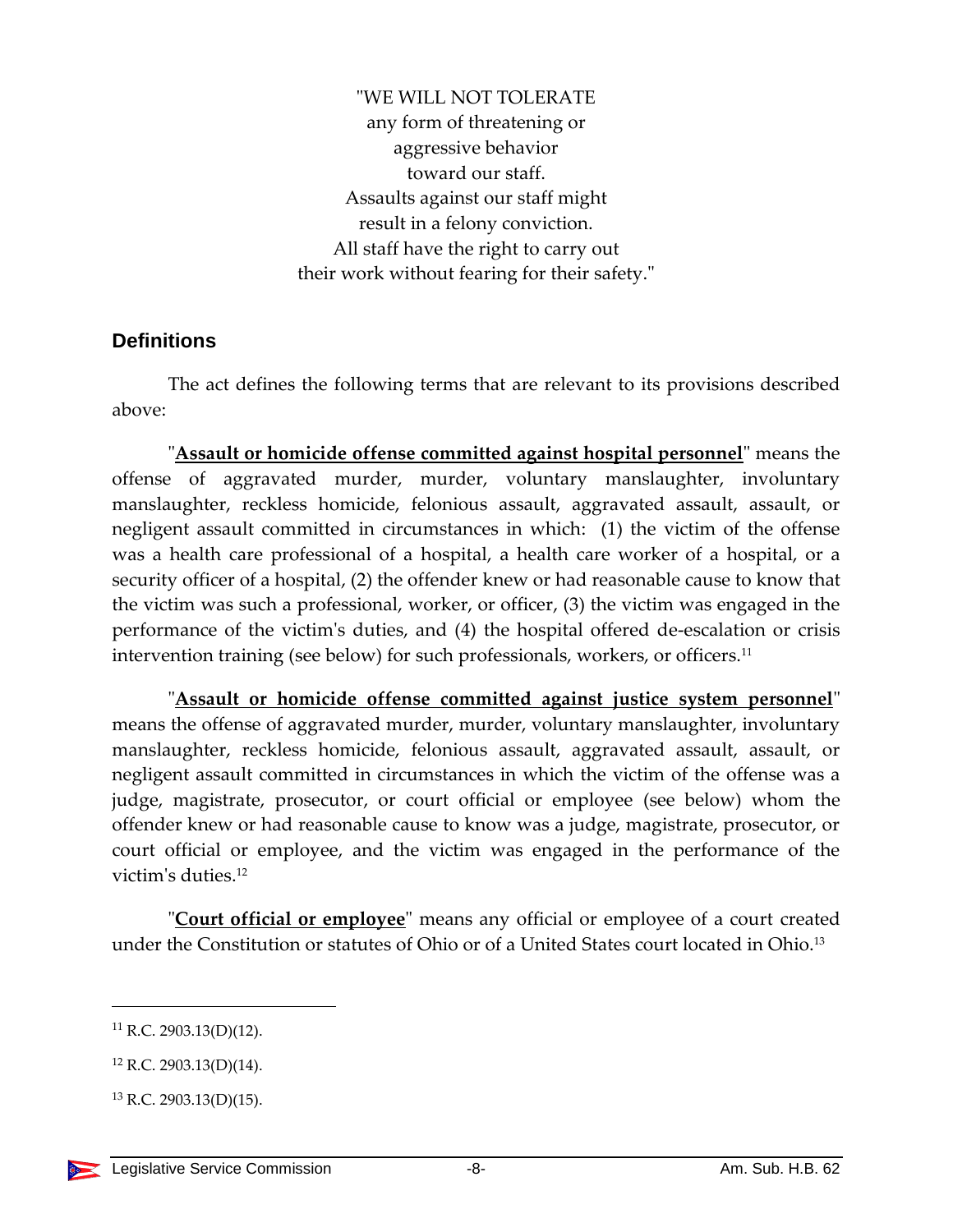"**De-escalation or crisis intervention training**" means de-escalation or crisis intervention training for health care professionals of a hospital, health care workers of a hospital, and security officers of a hospital to facilitate interaction with patients, members of a patient's family, and visitors, including those with mental impairments. 14

"**Hospital**" means, except as otherwise described in this paragraph, an institution classified as a hospital under R.C. 3701.01 (see below) in which are provided to patients diagnostic, medical, surgical, obstetrical, psychiatric, or rehabilitation care or a hospital operated by a health maintenance organization. "**Hospital**" does not include any of the following: (1) a facility licensed under R.C. Chapter 3721., a health care facility operated by the Department of Mental Health or the Department of Developmental Disabilities, a "health maintenance organization" (see below) that does not operate a hospital, or the office of any private licensed health care professional, whether organized for individual or group practice, or (2) an institution for the sick that is operated exclusively for patients who use spiritual means for healing and for whom the acceptance of medical care is inconsistent with their religious beliefs, accredited by a national accrediting organization, exempt from federal income taxation under section 501 of the federal Internal Revenue Code, and providing 24-hour nursing care pursuant to the exemption in R.C. 4723.32(E) from the licensing requirements of R.C. Chapter 4723. R.C. 3701.01 specifies that "hospital" includes public health centers and general, mental, chronic disease, and other types of hospitals, and related facilities, such as laboratories, outpatient departments, nurses' home facilities, extended care facilities, self-care units, and central service facilities operated in connection with hospitals, and also includes education and training facilities for health professions personnel operated as an integral part of a hospital, but does not include any hospital furnishing primarily domiciliary care. 15

"**Health care professional**" means any of the following who provide medical, dental, or other health-related diagnosis, care, or treatment and are authorized to practice or are licensed or certified under the applicable chapters of the Revised Code: physicians, registered nurses, licensed practical nurses, certified registered nurse anesthetists, clinical nurse specialists, certified nurse-midwives, certified nurse practitioners, physician assistants, dentists, dental hygienists, physical therapists, physical therapist assistants, occupational therapists, occupational therapy assistants, chiropractors, optometrists, podiatrists, dietitians, pharmacists, emergency medical technicians-basic, emergency medical technicians-intermediate, emergency medical

 $14$  R.C. 2903.13(D)(13).

 $15$  R.C. 2903.13(D)(19); R.C. 3701.01, not in the act.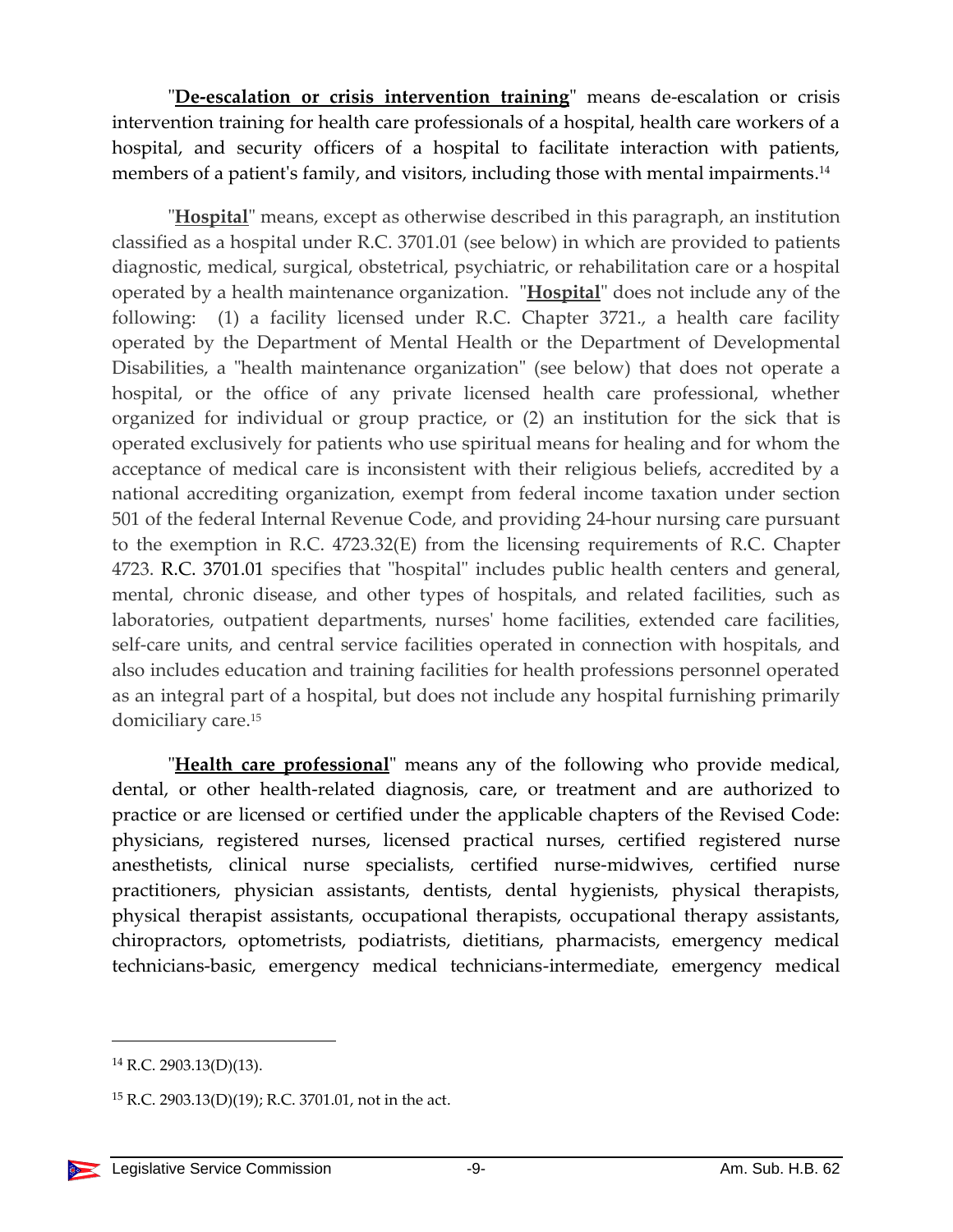technicians-paramedic, respiratory care professionals, speech-language pathologists, and audiologists.<sup>16</sup>

"**Health care worker**" means a person other than a health care professional who provides medical, dental, or other health-related care or treatment under the direction of a health care professional with the authority to direct that individual's activities, including medical technicians, medical assistants, dental assistants, orderlies, aides, and individuals acting in similar capacities.<sup>17</sup>

"**Health maintenance organization**" means a public or private organization organized under the law of any state that is qualified under section 1310(d) of Title XIII of the federal "Public Health Service Act," or that does all of the following: (1) provides or otherwise makes available to enrolled participants health care services including at least the following basic health care services: usual physician services, hospitalization, laboratory, x-ray, emergency and preventive service, and out-of-area coverage, (2) is compensated, except for copayments, for the provision of basic health care services to enrolled participants by a payment that is paid on a periodic basis without regard to the date the health care services are provided and that is fixed without regard to the frequency, extent, or kind of health service actually provided, and (3) provides physician services primarily either directly through physicians who are either employees or partners of the organization or through arrangements with individual physicians or one or more groups of physicians organized on a group-practice or individual-practice basis.<sup>18</sup>

"**Judge**" means a judge of a court created under the Constitution or statutes of Ohio or of a United States court located in Ohio. 19

"**Magistrate**" means an individual who is appointed by an Ohio court of record and who has the powers and may perform the functions specified in Civil Rule 53, Criminal Rule 19, or Juvenile Rule 40, or an individual who is appointed by a United States court located in Ohio who has similar powers and functions.<sup>20</sup>

"**Prosecutor**" includes the county prosecuting attorney and any assistant prosecutor designated to assist the county prosecuting attorney, and, in the case of

<sup>16</sup> R.C. 2903.13(D)(11), by reference to R.C. 2305.234(A)(5), which is not in the act.

<sup>&</sup>lt;sup>17</sup> R.C. 2303.13(D)(11), by reference to R.C. 2305.234(A)(6), which is not in the act.

 $18$  R.C. 2903.13(D)(20), by reference to R.C. 3727.01, which is not in the act.

 $19$  R.C. 2903.13(D)(16).

 $20$  R.C. 2903.13(D)(17).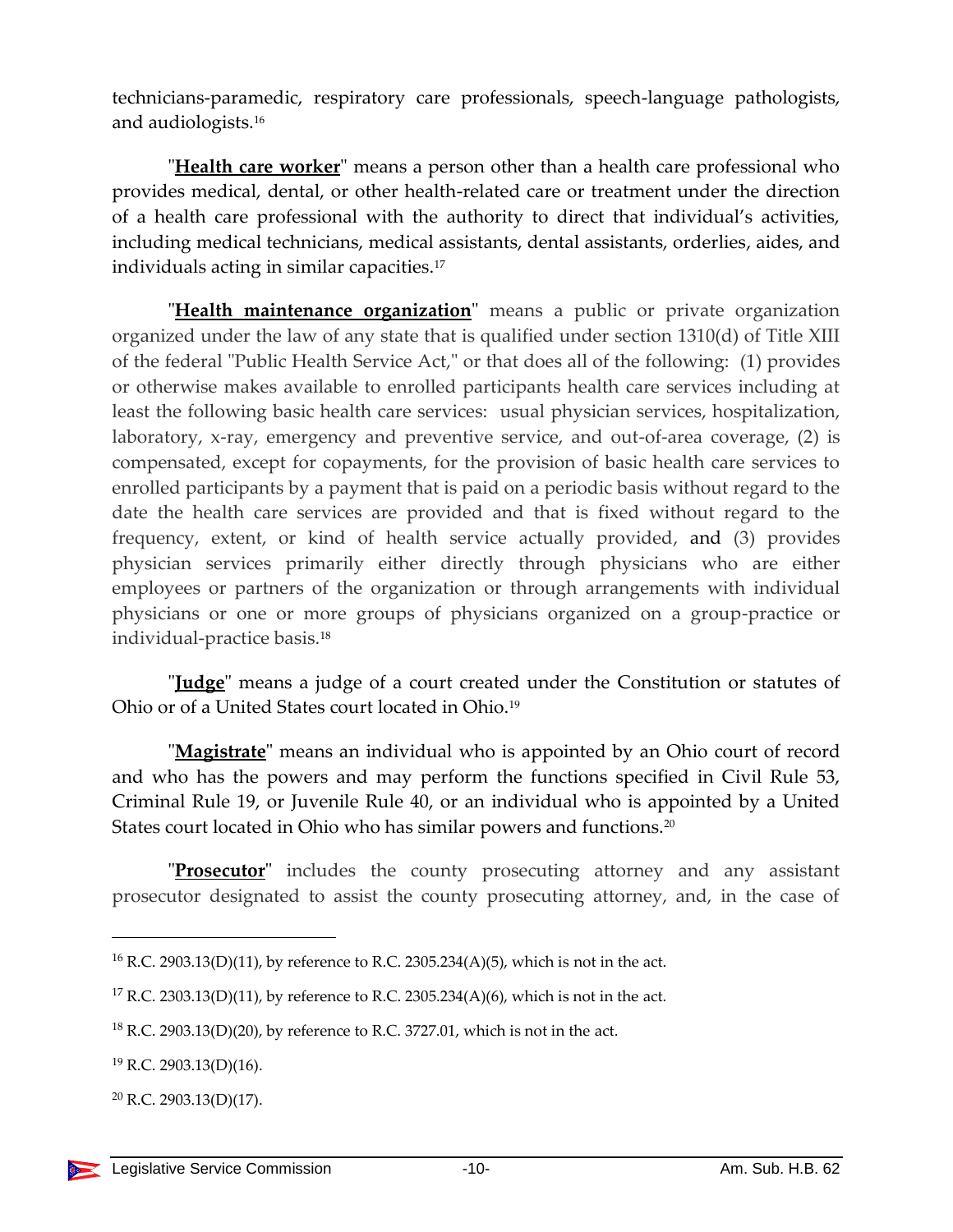courts inferior to courts of common pleas, includes the village solicitor, city director of law, or similar chief legal officer of a municipal corporation, any such officer's assistants, or any attorney designated by the prosecuting attorney of the county to appear for the prosecution of a given case.<sup>21</sup>

## <span id="page-10-0"></span>**Background**

As stated above in "**Formerly**" under "Assault-prohibition and penalty," preexisting law specifies that "assault" generally is a first degree misdemeanor, but is a felony of the third, fourth, or fifth degree in a number of specified circumstances. The felony penalties for assault under former law that are relevant to the act, none of which are changed by the act, are as follows:<sup>22</sup>

(1) Assault is a fifth degree felony if the offense occurs in or on the grounds of a state or local correctional facility, it is committed by a person confined in or on release from the facility, and other specified criteria are satisfied, or if it occurs off the grounds of such a correctional facility but is committed by a person confined in or on release from the facility and other specified criteria are satisfied. In either case, there could be circumstances in which the victim is a person who provides health care services.

(2) Assault is a fourth degree felony if the victim is a person performing "emergency medical service," while in the performance of official duties. As used in this provision, "emergency medical service" means any of the services described in R.C. 4765.35, 4765.37, 4765.38, and 4765.39 that are performed by "first responders," "emergency medical technicians-basic," "emergency medical technicians-intermediate," and "paramedics." "Emergency medical service" includes such services performed before or during any transport of a patient, including transports between hospitals and transports to and from helicopters. As used in the "emergency medical service" definition, "first responder," "emergency medical technician-basic," "emergency medical technician-intermediate," and "paramedic" mean an individual who holds a current, valid certificate issued under R.C. 4765.30 to practice in the particular profession.

(3) Assault is a fourth degree felony if the victim is a peace officer or an investigator of the Bureau of Criminal Identification and Investigation, or a firefighter, while in the performance of their official duties.

(4) Assault is a fourth degree felony, and the court, pursuant to R.C. 2929.13(F), must impose as a mandatory prison term one of the prison terms prescribed for a fourth degree felony that is at least 12 months in duration if the victim is a peace officer or an

<sup>&</sup>lt;sup>21</sup> R.C. 2903.13(D)(18), by reference to R.C. 2935.01, which is not in the act.

 $22$  R.C. 2903.13(C) and, by reference, R.C. 4765.01, which is not in the act.